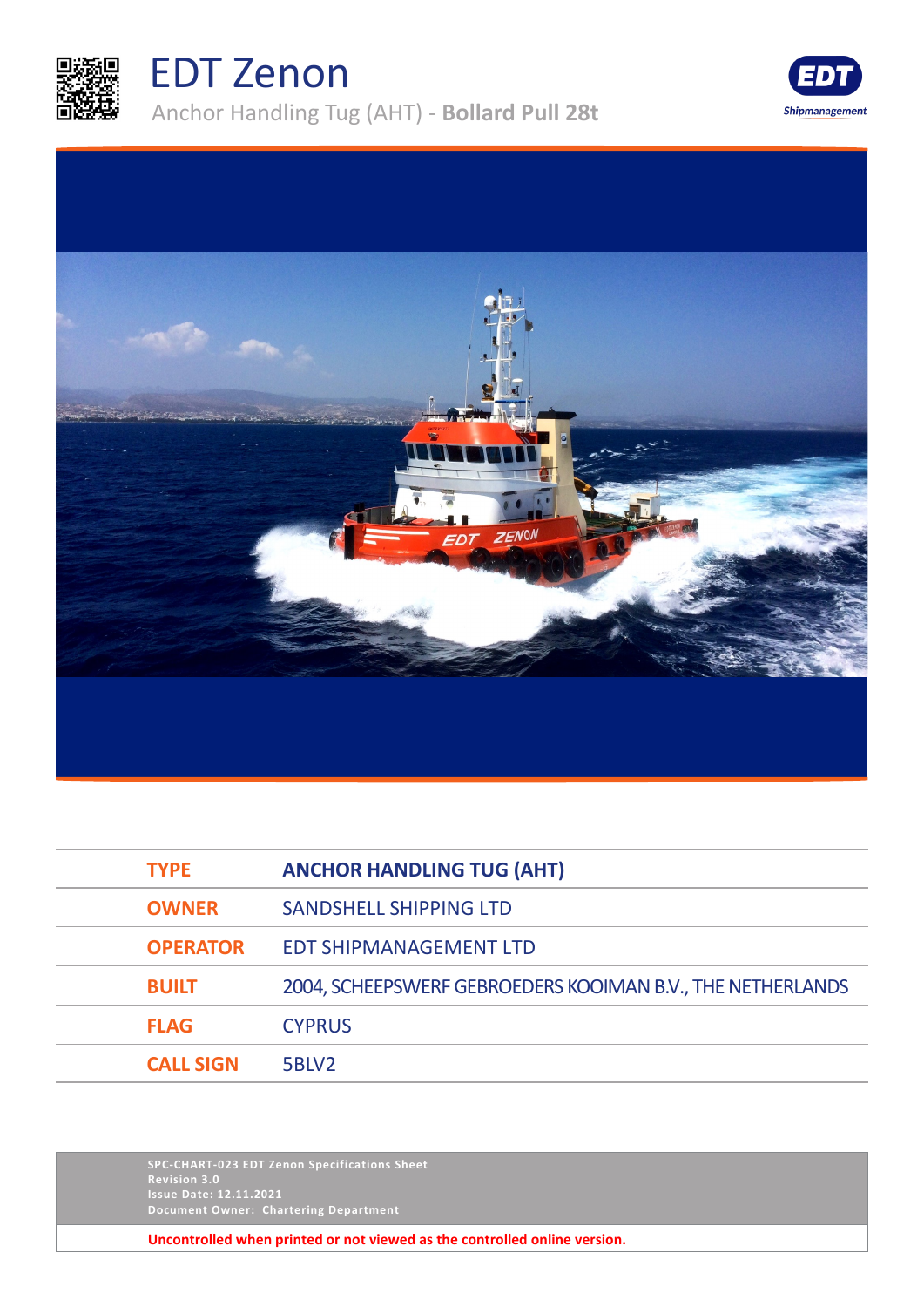

## EDT Zenon

Anchor Handling Tug (AHT) - **Bollard Pull 28t**



| <b>GENERAL INFORMATION</b>                                                                                                                           |                                                                             |  |
|------------------------------------------------------------------------------------------------------------------------------------------------------|-----------------------------------------------------------------------------|--|
| Classification                                                                                                                                       | DNVGL + 100 A5 Tug + MC AUT                                                 |  |
|                                                                                                                                                      |                                                                             |  |
| <b>IMO Number</b>                                                                                                                                    | 9315977                                                                     |  |
| <b>MMSI Number</b>                                                                                                                                   | 212541000                                                                   |  |
| Operation                                                                                                                                            | Worldwide                                                                   |  |
| <b>Maximum Speed</b>                                                                                                                                 | About 12 knots                                                              |  |
| <b>DIMENSIONS</b>                                                                                                                                    |                                                                             |  |
| <b>Gross Tonnage</b>                                                                                                                                 | 224                                                                         |  |
| <b>Net Tonnage</b>                                                                                                                                   | 67                                                                          |  |
| Deadweight                                                                                                                                           | 135.4 mt                                                                    |  |
| Displacement                                                                                                                                         | 429.6 mt                                                                    |  |
| <b>Length Overall</b>                                                                                                                                | 28.16 m                                                                     |  |
| <b>Breadth Moulded</b>                                                                                                                               | 9.50 <sub>m</sub>                                                           |  |
| Depth to Main Deck                                                                                                                                   | 3.10 <sub>m</sub>                                                           |  |
| <b>Draft</b>                                                                                                                                         | 2.50 <sub>m</sub>                                                           |  |
| <b>Freeboard Max Draft</b>                                                                                                                           | 0.6 <sub>m</sub>                                                            |  |
| <b>TANK CAPACITIES</b>                                                                                                                               |                                                                             |  |
| <b>Marine Diesel</b>                                                                                                                                 | 112.53 $m3$                                                                 |  |
| <b>Fresh Water</b>                                                                                                                                   | 38.34 $m3$                                                                  |  |
| Sewage                                                                                                                                               | 12.53 $m3$                                                                  |  |
| <b>Dirty Oil</b>                                                                                                                                     | 1.9 m <sup>3</sup>                                                          |  |
| Lube Oil                                                                                                                                             | 1.9 m <sup>3</sup>                                                          |  |
| <b>TOWING EQUIPMENT</b>                                                                                                                              |                                                                             |  |
|                                                                                                                                                      | 22/55 t - 2 drums 700 m + 400 m x 38 mm wire Holding 300 KN / Pull - 220 KN |  |
| <b>Hydraulic Towing Winch</b>                                                                                                                        | Heavy Duty Anchor Stern Roller - 4500/4000 x 700 x 25 mm                    |  |
|                                                                                                                                                      | <b>Hydraulic Retractable Towing Pins</b>                                    |  |
| <b>Bollard Pull</b>                                                                                                                                  | 28t                                                                         |  |
| <b>DECK CRANES &amp; A-FRAME</b>                                                                                                                     |                                                                             |  |
| <b>Deck Area</b>                                                                                                                                     | 70 m <sup>2</sup>                                                           |  |
| <b>Deck Crane</b>                                                                                                                                    | Hydraulic 140-3S with remote control SWL 10 mt @ 12.25 m                    |  |
| <b>Deck Cargo Capacity</b>                                                                                                                           | 37t                                                                         |  |
| <b>Tugger Winch</b>                                                                                                                                  | SWL - 10 mt, wire: 24 mm x 30 m                                             |  |
| Capstan                                                                                                                                              | 5 t max. Line Pull                                                          |  |
| SPC-CHART-023 EDT Zenon Specifications Sheet<br><b>Revision 3.0</b><br><b>Issue Date: 12.11.2021</b><br><b>Document Owner: Chartering Department</b> |                                                                             |  |
| Uncontrolled when printed or not viewed as the controlled online version.                                                                            |                                                                             |  |